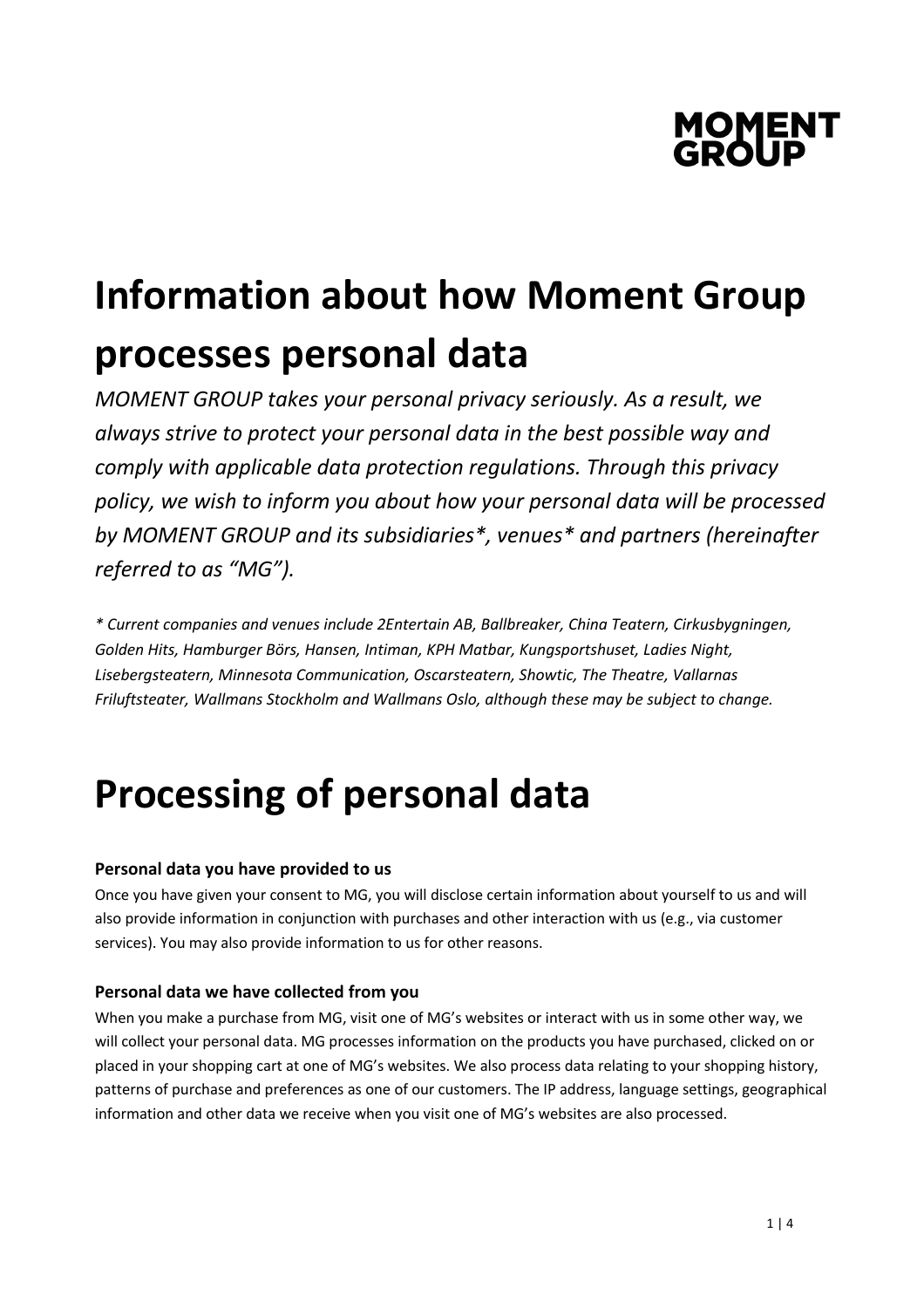# **Personal data we have collected from third parties**

To ensure good customer service and record-keeping, MG uses an accredited supplier in order to automatically retrieve and update your personal data from the population register.

# **Purposes and legal grounds for processing your personal data**

MG may process your data either because you give your consent or because it is required in accordance with, for example, law or regulation. Giving your consent to processing of your personal data is purely voluntary, and may be withdrawn at any time.

# **Providing you have given your consent, we process your personal data for the following reasons:**

- In order to send you newsletters and other marketing materials.
- In order to improve our communication, service, products and solutions.
- In order to keep our customer directory updated with your current address, via your personal ID number.
- In order to adapt MG's websites to your behaviour and preferences.

#### Direct marketing

Provided you give your consent, MG will process your personal data for marketing purposes. Your data may be used for direct marketing, newsletters, customer satisfaction surveys and statistical purposes, as well as for campaigns conducted by post, e-mail, text or other digital channels, until such time that your consent is withdrawn. You may withdraw your consent at any time by contacting customer services or clicking on the cancellation link in e-mails and newsletters. We comply with the guidelines of the Swedish Marketing Act regarding advertising to children.

#### Profiling

Providing you give your consent, MG will use your personal data in order to analyse your shopping history and behaviour, and your behaviour on the websites of our subsidiaries, in order to gain more information about you as a customer and our customers in general, and to enhance our portfolio (profiling). For the same purposes, we may also process any personal choices or preferences you have shared with us, for example, that you have a child or are interested in a particular category of goods. We do this by analysing the purchases you have made previously and the products you have looked at or placed in your shopping cart. This information is used to specifically tailor the offers we make to you.

#### **We process your personal data to comply with legal obligations in the following scenarios:**

- To provide you with information about the purchases you have made at MG's websites, including order acknowledgements, delivery information, etc.
- To deliver the purchases you have made at MG's websites or physical points of sale to your designated address.
- To take payment for the purchases you have made if you have chosen to pay by invoice.
- To issue digital receipts for the purchases you have made.
- To comply with the terms of the Swedish Accounting Act and the Swedish Consumer Sales Act, for example.
- To honour our agreements or meet our obligations in relation to you.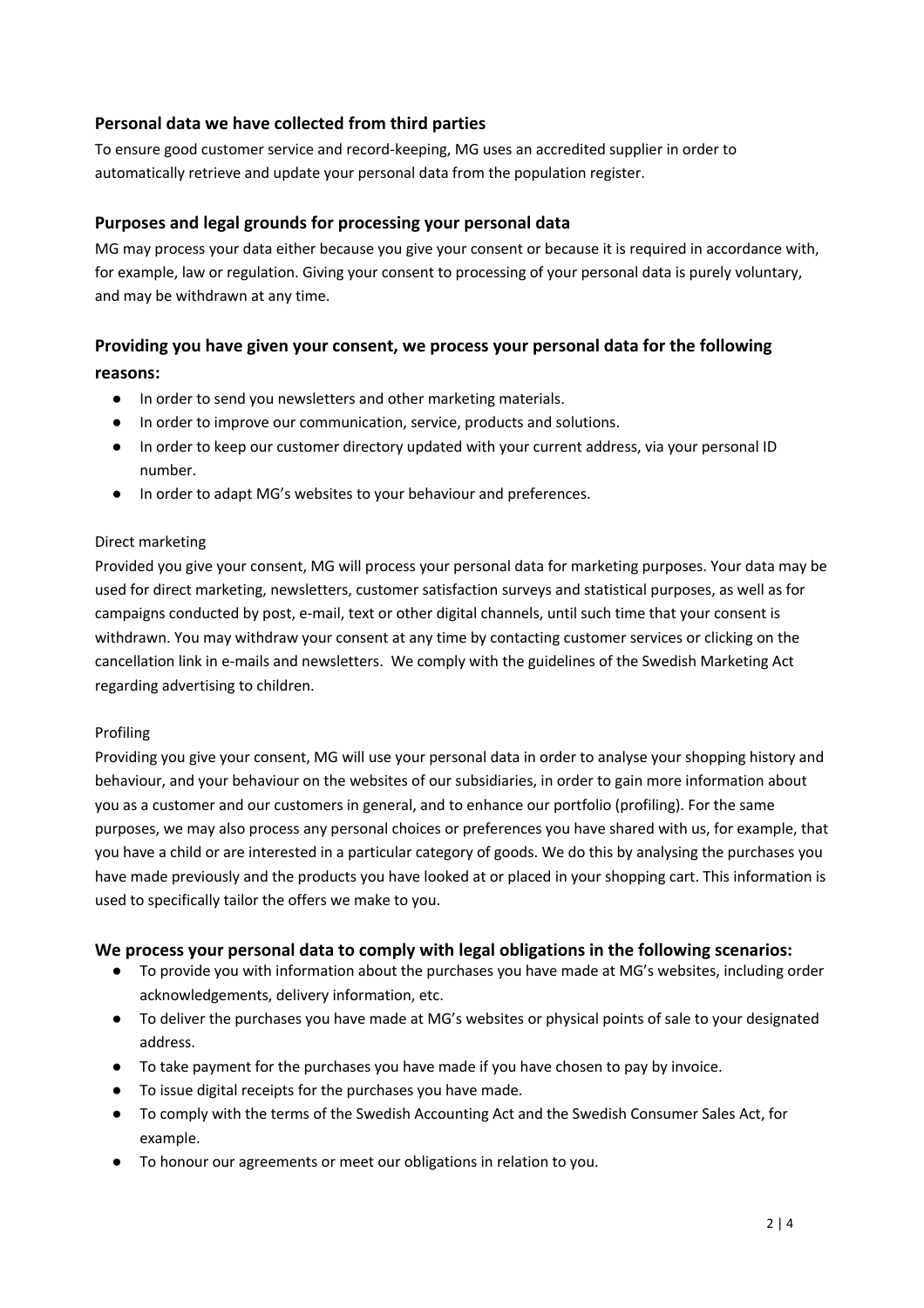#### Information about cookies

MG uses cookies to enhance your customer experience and give you relevant information and offers. Cookies also tell us whether you have visited the website previously and which sides you have navigated to. A cookie is a small text file that is sent from a website and then stored locally on the visitor's hard disk. Under your browser's settings, you can specify that you wish to receive a message before a website sends a cookie to your computer. You may then choose whether to accept or reject the cookie. You may also specify not to receive cookies at all. Since different browsers work in different ways, use the help menu to find the relevant settings in your browser.

#### **Who may gain access to your personal data?**

Your personal data may potentially be shared with entities which process such data on our behalf; so-called personal data processors. We disclose personal data to the following:

Other companies within MG. As MG is an international company, some of your personal data may be disclosed to companies in the Group which operate in other countries.

Suppliers of IT systems and their partners within development and support. Such companies provide services, technical solutions and platforms to support MG's customer relationship management.

Suppliers of address data. MG uses an accredited supplier in order to automatically retrieve and update your address from the population register.

Partners which process payment. In order to process payments made by MG's customers, we use external suppliers to guarantee secure payment solutions.

Other partners. As an MG customer, we would also like to give you access to benefits from our partners. This means that, in order to give you the opportunity to take advantage of the offers and benefits they provide, we may need to share certain personal data with them, such as your name, e-mail address and mobile number. Offers associated with external partners will only be sent from subsidiaries/partners of MG, and the personal data provided to them will only be used so you can identify yourself as an MG customer.

# **Transfer of personal data to third countries**

As a general rule, along with our suppliers and partners, we will only process your personal data within the EU/EEA. In cases where your personal data is processed outside the EU/EEA, there is either a ruling from the commission that the third country in question can provide an adequate degree of protection, or appropriate protective measures are taken which ensure your rights are safeguarded. We transfer personal data to the USA under the contractual clauses of the EU Commission permitting transfers to third countries. If you wish to receive a copy of the protective measures which MG has adopted, or details of where such measures are made available, you can get in touch with us (see Contact details).

#### **How long will we store your personal data?**

We will never process your personal data for longer than is permitted under the applicable law, regulation, practice or official decision. Data may be stored for a longer period under the terms of the Swedish Consumer Sales Act or the Swedish Accounting Act, for example. Personal data is stored and processed in MG's IT